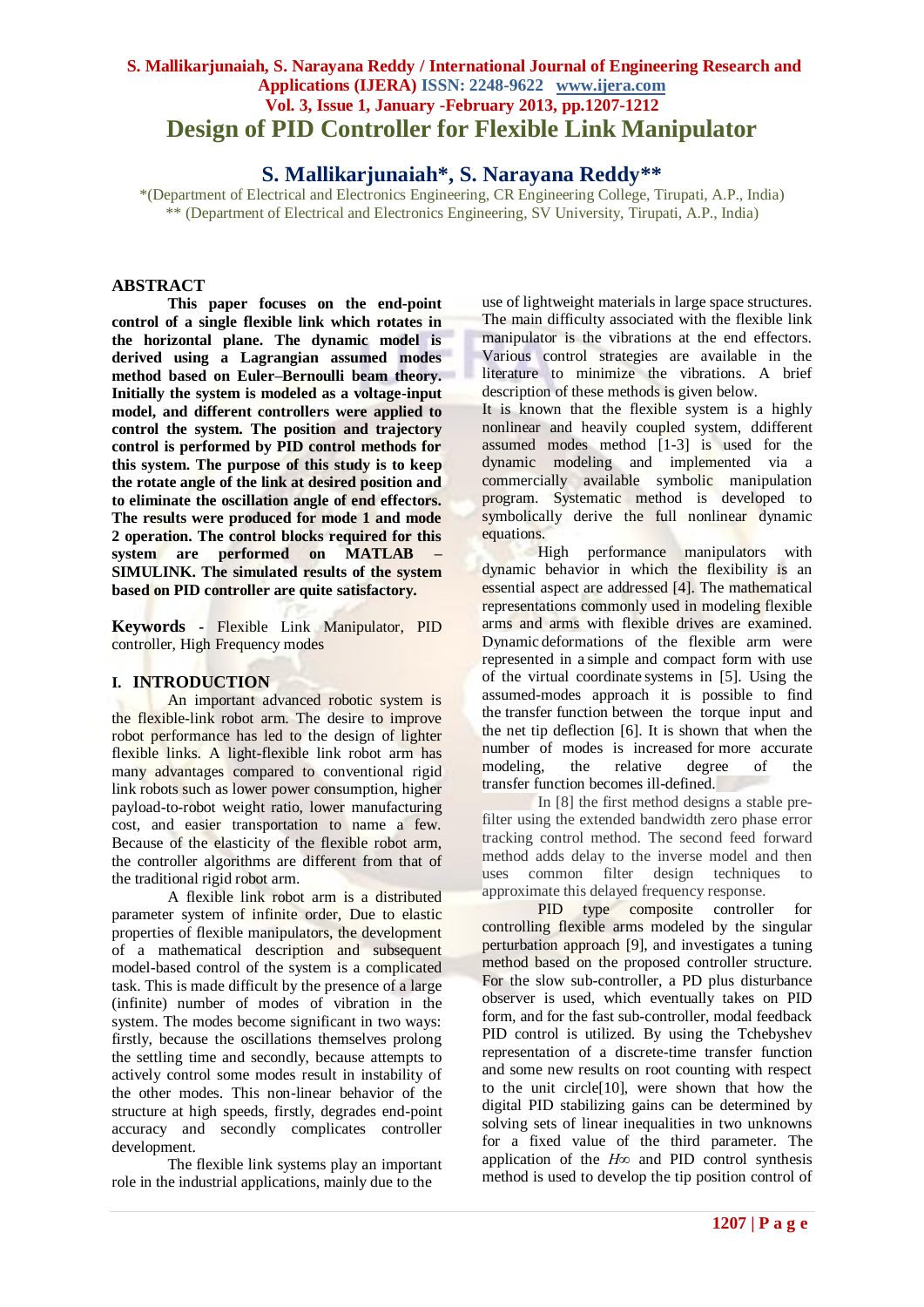a flexible-link manipulator [11]. A modified PID control (MPID) is proposed [12] which depend only on vibration feedback to improve the response of the flexible arm without the massive need for measurements.

The requirement of controllers with faster response and higher accuracy introduces a challenge that the researchers have faced in different ways. The large mass and energy requirements of standard rigid link manipulators have led to a desire for flexible link manipulators characterized by low-mass links and actuators with low power requirements. This is particularly desirable in certain applications, such as space systems, where mass and energy requirements must be minimized for transport purposes. Flexible link dynamics are also found in certain mechanical pointing systems and in systems with links having high length-to-width ratios. These dynamics make the system outputs such as tip position more difficult to control. Therefore, before flexible link manipulators can be surrealistically implemented, it is necessary to study the nature of flexible link manipulators and determine effective methods for position control.

This paper deals with the modeling and PID control of single flexible link manipulator. The PID controller is a combination of PID controller and plant matrix controller that is adapted based on the output of PID controller. The paper aims at endpoint control by using PID controllers, which overcomes the disadvantage of the conventional controllers such as more raise time and settling time.

#### **II. FLEXIBLE MANIPULATOR**

The conventional approach to the design of an automatic control system often involves the construction of a mathematical model which best describes the dynamics behavior of the plant to be controlled, and the application of analytical techniques to this plant model to derive an appropriate control law. Usually, such a mathematical model consist of a set linear or nonlinear differential equations, most of them are derived using some form of approximation and simplification. The traditional model-based control techniques break down, when a representative model is difficult to obtain due to uncertainty or sheer complexity. It is known that robot system is highly non-linear and heavily coupled system, and accurate mathematical model is difficult to obtain, thus it making difficult to control using conventional techniques. This paper presents the mathematical modeling of a single link flexible manipulator. The system is modeled by the Lagrange formulation and model expansion method.

### **III. MATHEMATICAL MODELLING OF FLEXIBLE MANIPULATOR**

The manipulator is illustrated in fig. 1, and is modeled as a pinned-free flexible beam with

payload at one end. The beam can bend freely in the horizontal plane but is considered stiff with respect to vertical bending and torsion. The model is developed using the Lagrange formulation and model expansion method. The length of the manipulator is assumed to be constant, and deformation due to shear, rotary inertia and the effects of axial forces are neglected. The moment of inertia about the hub *O* is denoted by  $\mathbf{j}_f$  and  $\rho$  is the linear mass density. The arm has length *l* , and the

payload mass is given by  $M_{\epsilon}$ . The control torque *T* is applied at the hub of the manipulator by way of the rotary actuator. The angular displacement of the manipulator, moving in the *xOy* plane, is denoted by  $\theta$ . The width of the arm is assumed to be much greater than it's the thickness, thus allowing it to vibrate dominantly in the horizontal direction. The shear deformation and rotary inertia effects are ignored.



**Fig. 1** Schematic representation of the flexible manipulator system

For an angular displacement  $\theta$  and an elastic deflection  $y(x,t)$  the total displacement  $u(x,t)$  of a point, measured at a distance x from the hub can be described as a function of the above, measured from the direction of Ox.

 $(x, t) = u(x, t) + \theta (t) x$ The kinetic energy of the system can be written as<br>  $T = 0.5 j_f \theta + 0.5 \int_0^1 \left(\frac{\partial y}{\partial t} + x\theta\right)^2 \rho A dx + 0.5M \left(\frac{\partial y^2}{\partial x^2}\right)^2$ (2)

In eqn. (2), the first term on the right hand side is due to the hub inertia, the second term is due to the rotation of the manipulator with respect to the origin, and the third term is due to the payload mass. The potential energy is related to the bending of manipulator. Since the width of the manipulator under consideration is assumed to be significantly larger than its thickness, the effects of the shear displacement can be neglected. In this way, the potential energy of the manipulator can be written as

$$
V = 0.5 EI \int_0^t \left(\frac{\partial y^2}{\partial x^2}\right)
$$
 (3)

where E is the modulus of the elasticity for the beam material, and I denote the second moment of area of the beam cross-section.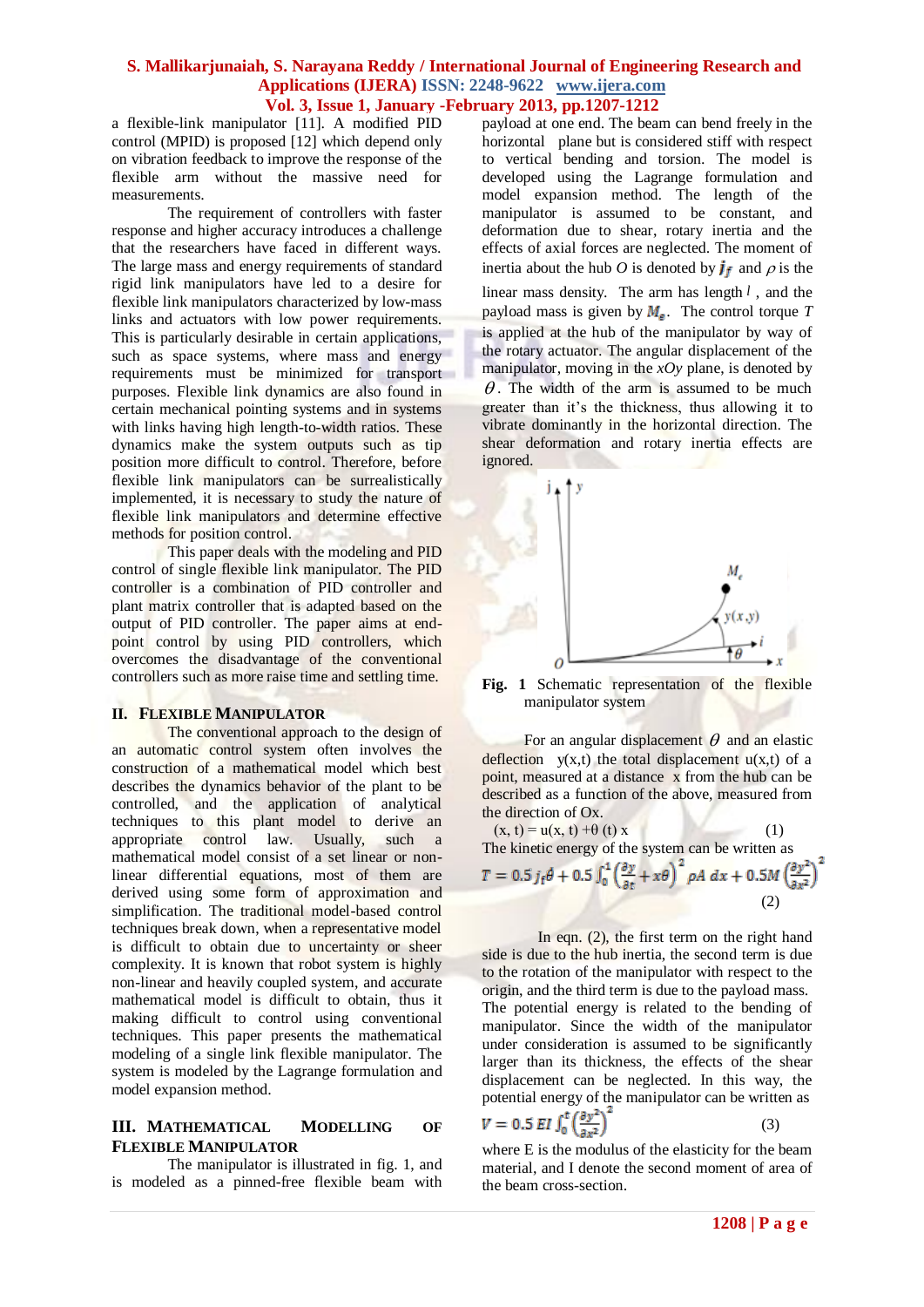# **S. Mallikarjunaiah, S. Narayana Reddy / International Journal of Engineering Research and Applications (IJERA) ISSN: 2248-9622 www.ijera.com**

**Vol. 3, Issue 1, January -February 2013, pp.1207-1212**

The non-conservative work for the input torque T can be written as

$$
W = T\theta \tag{4}
$$

The Lagrangian for the system is formulated as

$$
L=T-V\tag{5}
$$

To obtain the equation of the motion of the manipulator, Hamilton extended principle is used as described in eqn. (6)  $-10$ 

$$
\int_{t_1}^{t_2} (\partial L + \partial W) dt = 0 \tag{6}
$$

where t1 and  $t^2$  are two arbitrary times and  $\partial w$ represents virtual work. Manipulating Eqn. (1) - (6) yields the equation of motion of the manipulator as

$$
EI\frac{\partial^4 y(x,t)}{\partial x^4} + \rho A\left(x\ddot{\theta} + \frac{\partial^2 y(x,t)}{\partial t^2}\right) = 0\tag{7}
$$

The dynamic equation of the manipulator is described as

$$
J_s \ddot{\theta} + M_e L \frac{\partial^2 y(x,t)}{\partial t^2} + \rho A \int_0^l \frac{\partial^2 y(x,t)}{\partial t^2} dx = T
$$
 (8)  
Where 
$$
J_s = J_f M_s L^2 + \frac{1}{3} \rho A L^3
$$

The corresponding boundary and initial conditions are given by

$$
y(x,t)_{at\,x=0} = 0; \qquad \frac{dy(x,t)}{dt} = 0
$$

$$
EI \frac{\partial^2 y(x,t)}{\partial x^2} \Big|_{at\,x=0} = 0
$$

 $= M_e \frac{\partial^3 y(x,t)}{\partial x^3}$  at  $x = 1$  ;  $y(x, 0) = 0$ ;  $\frac{dy(x,0)}{dx} = 0$ (9)

Using the assumed mode method, the solution of the dynamic equation of motion of the manipulator can be obtained as linear combination of the product of the admissible function  $\phi_i(x)$  and the time-dependent generalized coordinates  $q_i(t)$ , as follows, where

$$
y(x,t) = \sum_{i=0}^{n} \phi_i(x) q_i(t)
$$
 (10)

The admissible function  $\phi_i(x)$  also called the mode shape, is purely a function of the displacement along the length of the manipulator and  $q_i(t)$  is purely a function of the time and includes an arbitrary, multiplicative constant. The parameter values for flexible manipulator are given in Table 1.

**Table 1** Parametric values for the flexible manipulator

| <b>Physical parameter</b> | <b>Symbol</b> | <b>Value</b>                           |
|---------------------------|---------------|----------------------------------------|
| Length                    |               | 0.61 <sub>m</sub>                      |
| Section area              | A             | $3\times10^{-5}$ m <sup>2</sup>        |
| Density                   | P             | $7.8\times10^3$ kg/m <sup>3</sup>      |
| Young modulus             | E             | $200\times10^9$ N/m <sup>2</sup>       |
| Second moment of          |               | $2.5 \times 10^{-12}$ m <sup>4</sup>   |
| area                      |               |                                        |
| Payload                   | М             | $31.7\times10^{-3}$ kg                 |
| Moment of inertia of      |               | $4.3 \times 10^{-3}$ kg-m <sup>2</sup> |
| hub                       |               |                                        |

Substitution of eqn. (10) into eqn. (7) by apply boundary and initial conditions of eqn. (9), the following ordinary differential equations can be derived

$$
J_s \ddot{\theta} + \sum_{i=0}^n a_i \frac{d^2 q}{dt^2} = T
$$
  
\n(11)  
\n
$$
\frac{d^2 q_i}{dt^2} + w_i q_i + b_i \ddot{\theta} = 0
$$
  
\nWhere  
\n
$$
w_i^2 = \frac{\beta_i^4 EI}{\rho A}
$$
  
\n
$$
a_i = \frac{2\rho A}{\beta_i^2}
$$
\n(12)

 $b_i = a_i \frac{(\sin \beta_i L + \sinh \beta_i L) [(\sin \beta_i L + \sinh \beta_i L) - \beta_i L (1 + \cos \beta_i L, \cosh \beta_i L)]}{\rho A (\sin \beta_i L + \sinh \beta_i L)^2 - 3 M_e (\cos \beta_i L, \sin \beta_i L - \sinh \beta_i L, \cosh \beta_i L)^2}$ 

be determined from the above using the boundary  $\beta_i$  denotes the frequency of vibration, which can conditions. The frequencies for the first and second modes of vibration and the corresponding terms  $\beta_i$ ,  $a_i$ ,  $b_i$  are shown in table 2.

|  |  |  | Table 2 Mode dependent parameters |  |
|--|--|--|-----------------------------------|--|
|--|--|--|-----------------------------------|--|

| Mode $\beta$ | - ധ" | $a_{i}$                                                                                      |  |
|--------------|------|----------------------------------------------------------------------------------------------|--|
|              |      | $\left  2.6178 \right  1.0035 \times 10^{2}$ 6.8292×10 <sup>-2</sup> 4.4961×10 <sup>-1</sup> |  |
|              |      | 6.9626   $5.0215 \times 10^3$   $9.6539 \times 10^{-3}$   $2.2248 \times 10^{-1}$            |  |

If X is assumed as state space variables,  $X^T = [0, 0, q_1, q_1, \ldots, q_n, q_n]$ 

and Y is assumed as the output,  $Y^T = [\theta, q_1, \dots, q_n], \text{ eqn. (11) and eqn. (12) can}$ be written as

$$
\begin{bmatrix} \vec{x}_1 \\ \vec{x}_2 \\ \vec{x}_3 \\ \vec{x}_4 \end{bmatrix} = \begin{bmatrix} 0 & 1 & 0 & 0 \\ 0 & 0 & \frac{a_{w_i}^2}{j_s - a_i b_i} & 0 \\ 0 & 0 & 0 & 0 \\ 0 & 0 & \frac{-j_s w_i^2}{j_s - a_i b_i} & 0 \end{bmatrix} \begin{bmatrix} x_1 \\ x_2 \\ x_3 \\ x_4 \end{bmatrix} + \begin{bmatrix} 0 \\ \frac{1}{j_s - a_i b_i} \\ 0 \\ \frac{-b_i}{j_s - a_i b_i} \end{bmatrix} T
$$
\n(13)

and

$$
Y = \begin{bmatrix} 1 & 0 & 1 & 0 \end{bmatrix} \begin{bmatrix} x_1 \\ x_2 \\ x_3 \\ x_4 \end{bmatrix}
$$
 (14)

thus a fourth order model is considered as a system.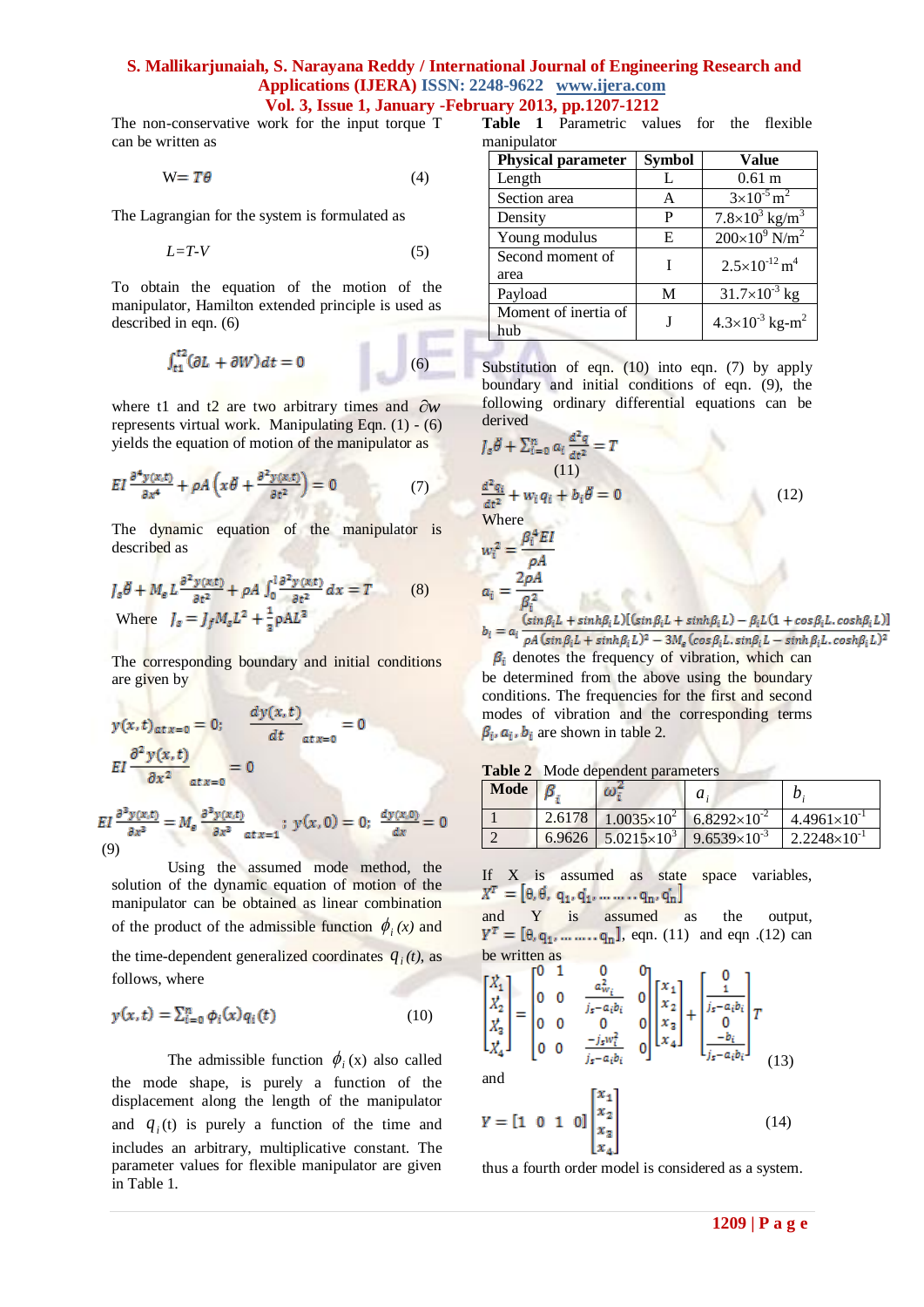## **IV. PROBLEM FORMULATION**

Control strategies are designed for models of a flexible link manipulator that are linearized about a particular operating point, that is, for a given set of hub angle and elastic mode positions and velocities. The greater the variation of these positions and velocities from the operating point, the greater is the variation of the linearized model from the actual system. This variation becomes more pronounced for high-performance control systems since high performance implies rapid motion and therefore large departures of the hub angle and elastic mode positions and velocities from their nominal values. System performance and stability will degrade unless the situation is addressed. The objective is to control the angular displacement  $θ$ , and to minimize the vibrations at the final deflected position.

#### **4.1 PID Controller**

A proportional–integral–derivative controller (PID controller) is a generic loop feedback [\(controller\)](http://en.wikipedia.org/wiki/Controller_(control_theory)) widely used in industrial [control](http://en.wikipedia.org/wiki/Control_system)  [systems.](http://en.wikipedia.org/wiki/Control_system) A PID controller attempts to correct the error between a measured [process variable](http://en.wikipedia.org/wiki/Process_variable) and a desire[d set point](http://en.wikipedia.org/wiki/Setpoint_(control_system)) by calculating and then instigating a corrective action that can adjust the process accordingly and rapidly, to keep the error minimal.



**Fig. 2** Block diagram of PID Controller

The PID controller calculation involves three separate parameters; the [proportional,](http://en.wikipedia.org/wiki/Proportionality_(mathematics)) the [integral](http://en.wikipedia.org/wiki/Integral) and [derivative](http://en.wikipedia.org/wiki/Derivative) values as shown in fig. 2. The proportional value determines the reaction to the current error, the integral value determines the reaction based on the sum of recent errors, and the derivative value determines the reaction based on the rate at which the error has been changing. The weighted sum of these three actions is used to adjust the process via a control element such as the position of a control valve or the power supply of a heating element.

Some applications may require using only one or two modes to provide the appropriate system control. This is achieved by setting the gain of undesired control outputs to zero. A PID controller will be called a PI, PD, P or I controller in the absence of the respective control actions. [PI](http://en.wikipedia.org/wiki/PI_controller)  [controllers](http://en.wikipedia.org/wiki/PI_controller) are particularly common, since derivative action is very sensitive to measurement noise, and the absence of an integral value may prevent the

system from reaching its target value due to the control action.

#### **4.2 Turning of PID Controller**

If the PID controller parameters are chosen in correctly, the controlled process input can be unstable, i.e. its output diverges, with or without oscillation and is limited only by saturation or mechanical breakage. Tuning a control loop is adjustment of its control parameters to the optimum values for the desired control response.

There are several methods for tuning a PID loop. The most effective methods are generally involve the development of some form of process model, then choosing P, I and D based on the dynamic model parameters. Manual tuning methods can be relatively inefficient. The choice of the method will depend largely on whether or not the loop can be taken offline for tuning, and the response time of the system. If the system can be taken offline, the best tuning method often involve subjecting the system to a step change in input, measuring the output as a function of time, and using this response to determine the control parameters.

## **V. RESULTS AND ANALYSIS**

By exerting this controller to the system, the step response and the closed loop response in both modes will be as shown in Fig.  $3 \text{ to } 8$ .



**Fig. 3** Step response (alpha) of the system with PID controller for mode 1



**Fig. 4** Step response (theta) of the system with PID controller for mode 1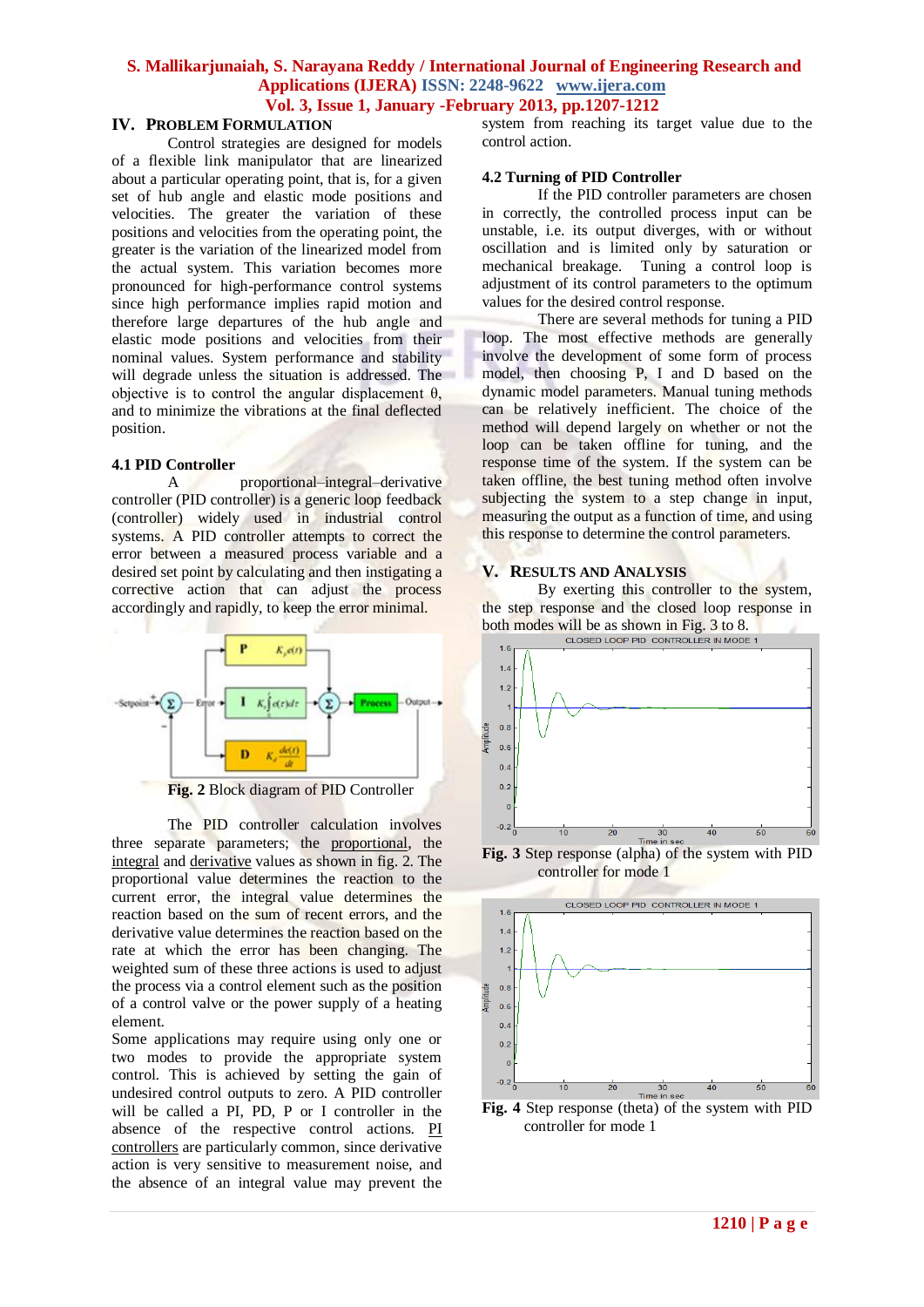

**Fig. 5** Step response (Alpha) of PID controller with a disturbance for mode1

Fig. 3 and 4 are shown the amplitude (alpha) and angular velocity (Theta) of the step response of the system PID controller without addition of disturbance for mode 1 operation where as fig. 5 shows the step response(alpha) of the PID controller with addition of disturbance under mode 1 operation.



**Fig. 6** Step response (theta) of PID controller with disturbance input<br>disturbance input



**Fig. 7** Step response (Alpha) of the system with PID CONTROLLET for mode 2<br>CLOSED LOOP WITH PID CONTROLLER WITH DISTRUBANCE IN MODE 2



**Fig. 8** Step response (Theta) of the system with PID controller for mode 2

Fig. 6 and 7 are shown the amplitude (alpha) and angular velocity (Theta) of the step response of the system PID controller without addition of disturbance for mode 2 operation where as fig. 8 shows the step response(alpha) of the PID controller with addition of disturbance under mode 2 operation. The operating modes are shown with different parameters in the table 3.

**Table 3** Results of different parameters of PID **Controller** 

| operation  | Type of Settling time Peak<br>(Sec) | over<br>Shoot (Amps) |
|------------|-------------------------------------|----------------------|
| $Mode -1$  | 15.2                                | 1.40                 |
| Mode - $2$ | 19.5                                | 1.58                 |

From the Fig. 3 to 8, it has observed that the PID controller doesn't create a suitable step response for the system. Intense the settling time is 15.2 seconds for mode-1 operation and 19.5 seconds for mode -2 operation. It shows the Peak over shoot is 1.4 Amps for mode-1 operation and 1.58 Amps for mode-2 operation.

#### **VI. CONCLUSION**

PID Control of a Single Flexible Link Manipulator (SFLM) has been investigated in this paper. In this paper initially simulations have been carried out using PID controller, the step response and the closed-loop response in both modes are shown in fig 3 to 8. It is clear that the PID controller doesn't create a suitable step response for the system. Intense transient oscillation and high over shoot are the shortcoming of such controller. Moreover the parameters of this controller are constant, no adaption with system dynamical changes. Since the amplitude of oscillation persists and in order improves the transient response of the system, a PID controller has been designed and simulated along with the system.